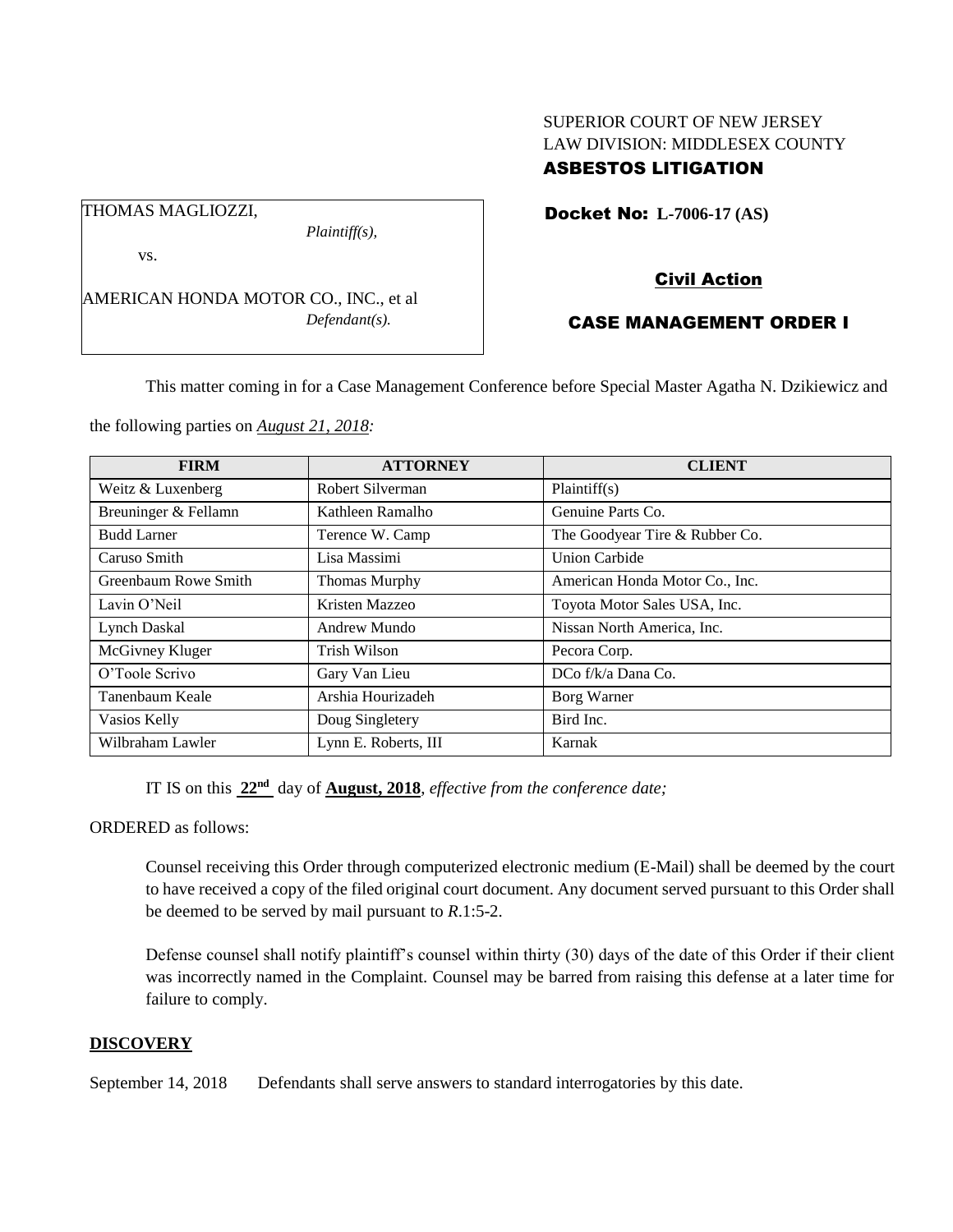| October 19, 2018 | Plaintiff shall propound supplemental interrogatories and document requests by this date.                                                                                                                   |
|------------------|-------------------------------------------------------------------------------------------------------------------------------------------------------------------------------------------------------------|
| November 2, 2018 | Defendants shall serve answers to supplemental interrogatories and document requests by this<br>date.                                                                                                       |
| October 19, 2018 | Defendants shall propound supplemental interrogatories and document requests by this date.                                                                                                                  |
| November 2, 2018 | Plaintiff shall serve answers to supplemental interrogatories and document requests by this<br>date.                                                                                                        |
| January 31, 2019 | Fact discovery, including depositions, shall be completed by this date. Plaintiff's counsel shall<br>contact the Special Master within one week of this deadline if all fact discovery is not<br>completed. |
| January 31, 2019 | Depositions of corporate representatives shall be completed by this date.                                                                                                                                   |

### **EARLY SETTLEMENT**

- January 31, 2019 Settlement demands shall be served on all counsel and the Special Master by this date.
- June 20, 2019 @ 10:00am Early settlement conference. All defense counsel shall appear with authority to negotiate settlement and have a representative authorized to negotiate settlement available by phone. Any request to be excused from the settlement conference shall be made to the Special Master no later than 4:00pm of the day prior to the conference.

### **SUMMARY JUDGMENT MOTION PRACTICE**

- April 12, 2019 Plaintiff's counsel shall advise, in writing, of intent not to oppose motions by this date.
- April 26, 2019 Summary judgment motions shall be filed no later than this date.
- May 24, 2019 Last return date for summary judgment motions.

### **MEDICAL DEFENSE**

- March 29, 2019 Plaintiff shall serve medical expert reports by this date.
- June 28, 2019 The defense medical examination of plaintiff(s) shall be completed by this date.
- August 2, 2019 Defendants shall identify its medical experts and serve medical reports, if any, by this date. In addition, defendants shall notify plaintiff's counsel (as well as all counsel of record) of a joinder in an expert medical defense by this date.

### **LIABILITY EXPERT REPORTS**

March 29, 2019 Plaintiff shall identify its liability experts and serve liability expert reports or a certified expert statement by this date or waive any opportunity to rely on liability expert testimony.

 $\_$  ,  $\_$  ,  $\_$  ,  $\_$  ,  $\_$  ,  $\_$  ,  $\_$  ,  $\_$  ,  $\_$  ,  $\_$  ,  $\_$  ,  $\_$  ,  $\_$  ,  $\_$  ,  $\_$  ,  $\_$  ,  $\_$  ,  $\_$  ,  $\_$  ,  $\_$  ,  $\_$  ,  $\_$  ,  $\_$  ,  $\_$  ,  $\_$  ,  $\_$  ,  $\_$  ,  $\_$  ,  $\_$  ,  $\_$  ,  $\_$  ,  $\_$  ,  $\_$  ,  $\_$  ,  $\_$  ,  $\_$  ,  $\_$  ,